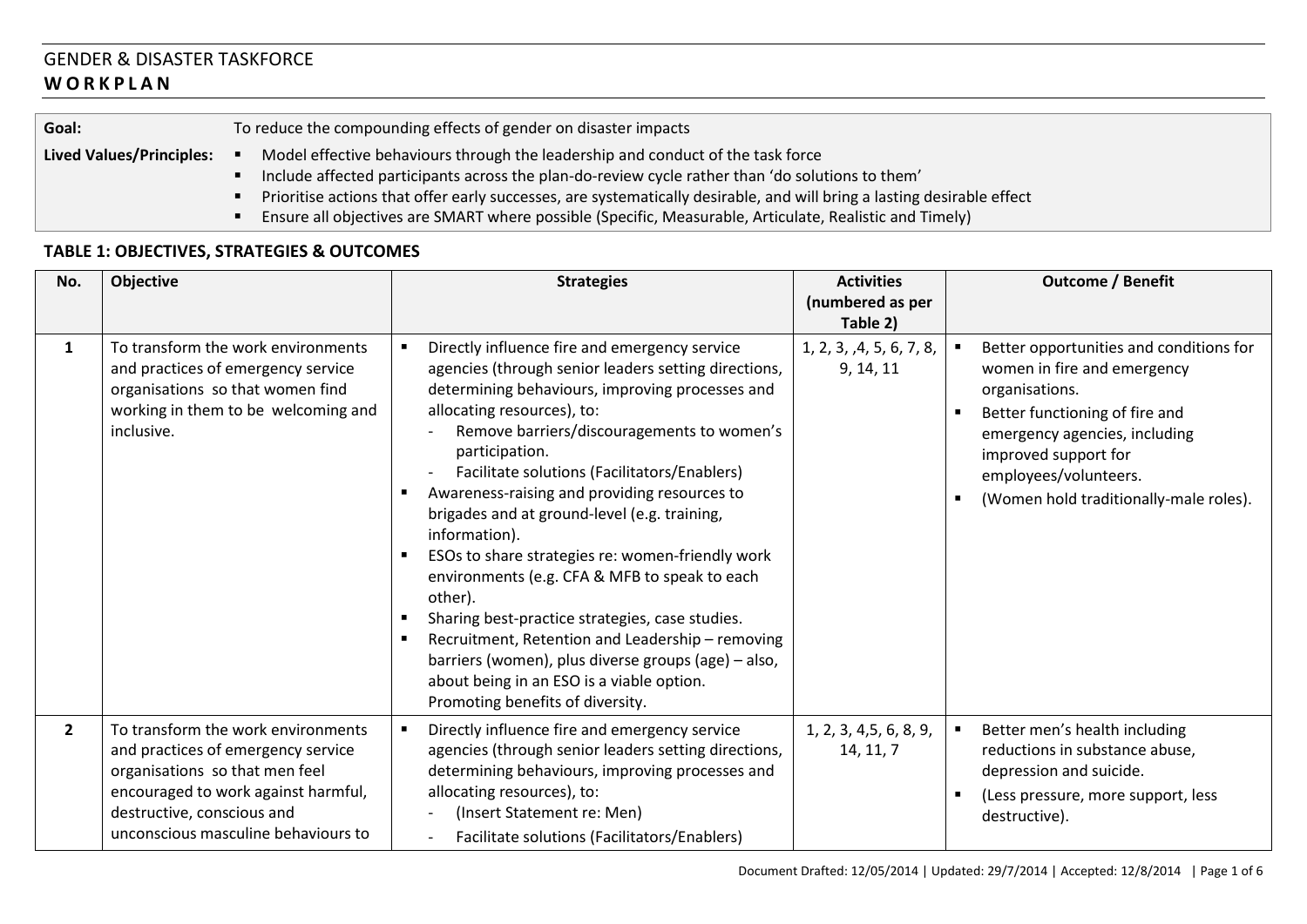| No.                     | Objective                                                                                                                                                                                               | <b>Strategies</b>                                                                                                                                                                                                                                                                                                                                                                                                                                                                                   | <b>Activities</b>                       | <b>Outcome / Benefit</b>                                                                                                                                                                                                                                                                                                         |
|-------------------------|---------------------------------------------------------------------------------------------------------------------------------------------------------------------------------------------------------|-----------------------------------------------------------------------------------------------------------------------------------------------------------------------------------------------------------------------------------------------------------------------------------------------------------------------------------------------------------------------------------------------------------------------------------------------------------------------------------------------------|-----------------------------------------|----------------------------------------------------------------------------------------------------------------------------------------------------------------------------------------------------------------------------------------------------------------------------------------------------------------------------------|
|                         |                                                                                                                                                                                                         |                                                                                                                                                                                                                                                                                                                                                                                                                                                                                                     | (numbered as per                        |                                                                                                                                                                                                                                                                                                                                  |
|                         |                                                                                                                                                                                                         |                                                                                                                                                                                                                                                                                                                                                                                                                                                                                                     | Table 2)                                |                                                                                                                                                                                                                                                                                                                                  |
|                         | self and others, and feel less pressure<br>to engage in them.                                                                                                                                           | Awareness-raising and providing resources to<br>$\blacksquare$<br>brigades and at ground-level (e.g. training,<br>information).<br>ESOs to share strategies re: women-friendly work<br>environments (e.g. CFA & MFB to speak to each<br>other).<br>Sharing best-practice strategies, case studies.<br>Recruitment, Retention and Leadership - removing<br>barriers (women), plus diverse groups (age) - also,<br>about being in an ESO is a viable option.<br>Promoting benefits of diversity.      |                                         |                                                                                                                                                                                                                                                                                                                                  |
| $\mathbf{3}$            | To improve the gender-specific<br>support that men and women in ESOs<br>and other emergency management<br>organisations receive after disasters.                                                        | $\blacksquare$<br>Use the evidence from the research to re-design<br>post-disaster support (including<br>counselling/debriefing), particularly in<br>ESOs/emergency management orgs. For example:<br>Women's Health Checklists/Snapshots (link)<br>Notes:<br>Accessibility (for men and women) of appropriate<br>counselling, debriefing.<br>Long-term nature of debriefing and recovery.<br>Understand the pressures facing communities.<br>Work with agencies which provide counselling services. | 1, 2, 3, 4, 6, 7, 10,<br>11, 12, 13, 14 | Men and women report a better<br>experience (e.g. accessibility, jobs, risk<br>taking etc.) of the post-disaster period.<br>HR practices encourage reporting and<br>help-seeking, and respond in a<br>supportive manner (e.g. deal with issues<br>raised).                                                                       |
| $\overline{\mathbf{4}}$ | To achieve the Objectives 1-3 in ways<br>that improve respect for the needs of<br>diverse groups, for example culture,<br>sexuality, age, in relation to how it<br>intersects with the issue of gender. | Directly influence fire and emergency service<br>$\blacksquare$<br>agencies (through senior leaders setting directions,<br>determining behaviours, improving processes and<br>allocating resources), to:<br>(Insert Statement re: Diversity)<br>Facilitate solutions (Facilitators/Enablers)<br>Awareness-raising and providing resources to<br>$\blacksquare$<br>brigades and at ground-level (e.g. training,<br>information).                                                                     | 1, 2, 3, 4, 5, 6, 7, 9,<br>11           | Increase our understanding of how<br>gender intersects with other areas of<br>diversity, and how this affects outcomes<br>of natural disaster.<br>Representation on committees,<br>leadership positions, decision-making.<br>People feel valued<br>People don't feel disadvantaged in<br>relation to their culture, sexuality or |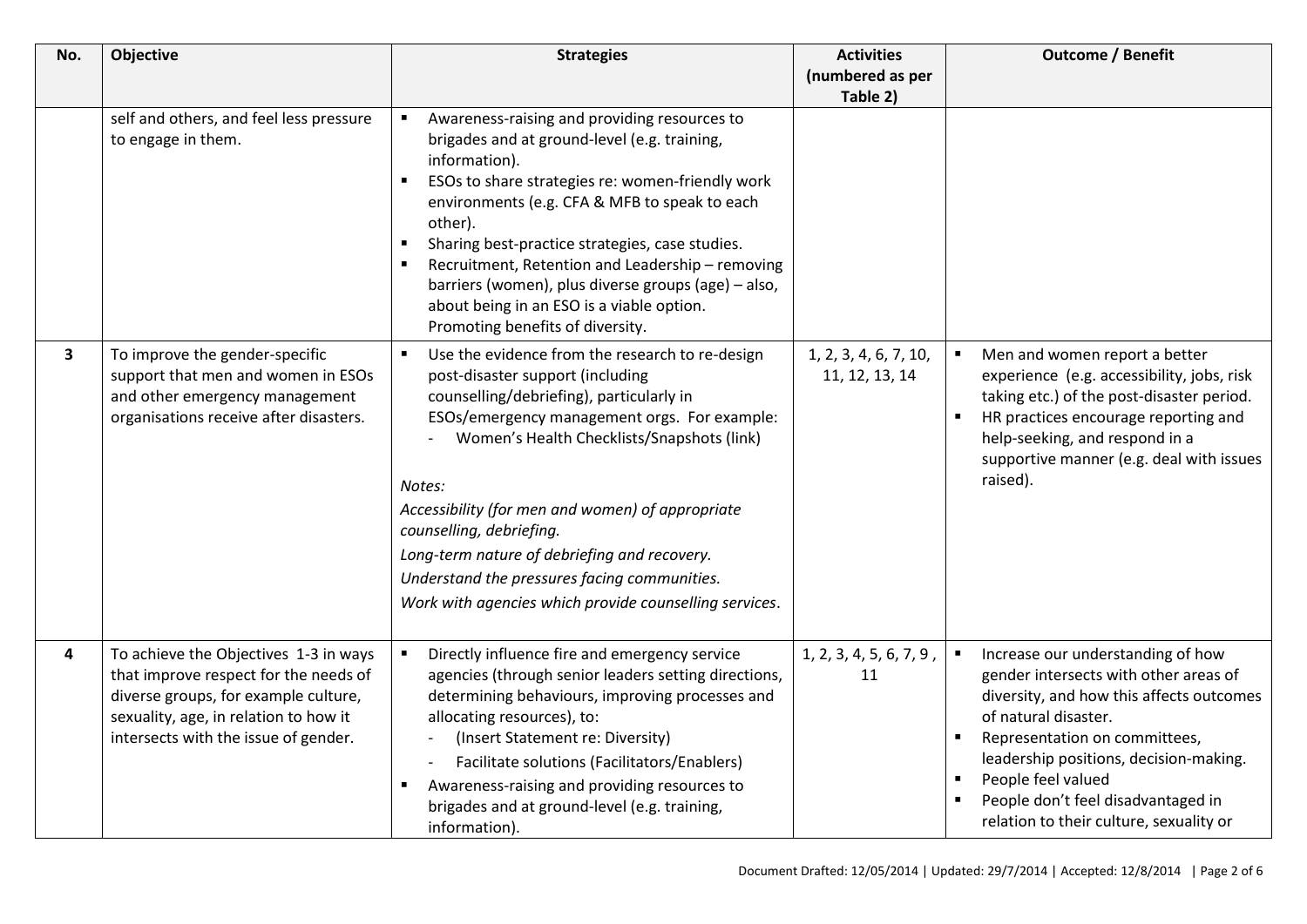| No.                     | Objective                                                                                                                                                       | <b>Strategies</b>                                                                                                                                                                                                                                                                                                                                                                                                                                                                                                                                                           | <b>Activities</b>                          | <b>Outcome / Benefit</b>                                                                                                                                                                                                                    |
|-------------------------|-----------------------------------------------------------------------------------------------------------------------------------------------------------------|-----------------------------------------------------------------------------------------------------------------------------------------------------------------------------------------------------------------------------------------------------------------------------------------------------------------------------------------------------------------------------------------------------------------------------------------------------------------------------------------------------------------------------------------------------------------------------|--------------------------------------------|---------------------------------------------------------------------------------------------------------------------------------------------------------------------------------------------------------------------------------------------|
|                         |                                                                                                                                                                 |                                                                                                                                                                                                                                                                                                                                                                                                                                                                                                                                                                             | (numbered as per                           |                                                                                                                                                                                                                                             |
|                         |                                                                                                                                                                 |                                                                                                                                                                                                                                                                                                                                                                                                                                                                                                                                                                             | Table 2)                                   |                                                                                                                                                                                                                                             |
|                         |                                                                                                                                                                 | ESOs to share strategies re: women-friendly work<br>environments (e.g. CFA & MFB to speak to each<br>other).<br>Sharing best-practice strategies, case studies.<br>Recruitment, Retention and Leadership - removing<br>barriers (women), plus diverse groups (age) - also,<br>about being in an ESO is a viable option.<br>Promoting benefits of diversity.                                                                                                                                                                                                                 |                                            | age.                                                                                                                                                                                                                                        |
| 5                       | To improve the gender-specific<br>support that men and women, along<br>with boys and girls, throughout the<br>community receive after disasters.                | Leverage, link with and influence existing<br>$\blacksquare$<br>organisations, community groups and initiatives so<br>they reduce the unwanted effects of gender on<br>disaster outcomes (for example, by endorsing<br>other proposals and initiatives and identifying best<br>practice).<br>Focus on groups which influence the community -<br>$\blacksquare$<br>Engaging and influencing those groups, then<br>sharing best-practice, providing resources.<br>Capability-building within community (look to best-<br>practice, fundamental skills needed to enable this). | 1, 2, 3, 4, 6, 8, 9,<br>10, 11             | Better functioning of communities<br>before, during and after fires and<br>emergencies.<br>Reduced violence particularly against<br>$\blacksquare$<br>women.<br>Better sustaining of livelihoods<br>(including employment) after disasters. |
| 6                       | To embed a gender lens across culture<br>and systems relating to disasters to<br>improve community outcomes<br>following future disasters.                      | $\blacksquare$<br>Leverage, link with and influence existing<br>organisations, community groups and initiatives so<br>they reduce the unwanted effects of gender on<br>disaster outcomes (for example, by endorsing<br>other proposals and initiatives and identifying best<br>practice).<br>Build gender into community resilience programs<br>and communication.                                                                                                                                                                                                          | 1, 2, 3, 4, 7, 9, 10,<br>11, 13, 15        | Widespread understanding of gender<br>and disaster issues, underpinned by<br>evidence.                                                                                                                                                      |
| $\overline{\mathbf{z}}$ | To ensure efficient and responsive<br>Taskforce planning, reflective of<br>gender equity and representative of<br>the principles of the foundation<br>document. | Apply SMART principles (including evaluation)<br>٠<br>Secure a sustainable funding and resource base.<br>٠<br>Gender equity of Taskforce and working groups.<br>$\blacksquare$<br>Reflective practice of Taskforce (challenging each<br>٠<br>other, for example: language, how transformation<br>happens in complex environments)<br>Communication strategy.<br>٠                                                                                                                                                                                                           | 16 (Plus 'Works<br>Program'<br>Activities) | Funding secured.<br>п<br>Gender-balance of meetings.<br>Training sessions.<br>п<br>(Note: Evaluation of Taskforce<br>meetings?)                                                                                                             |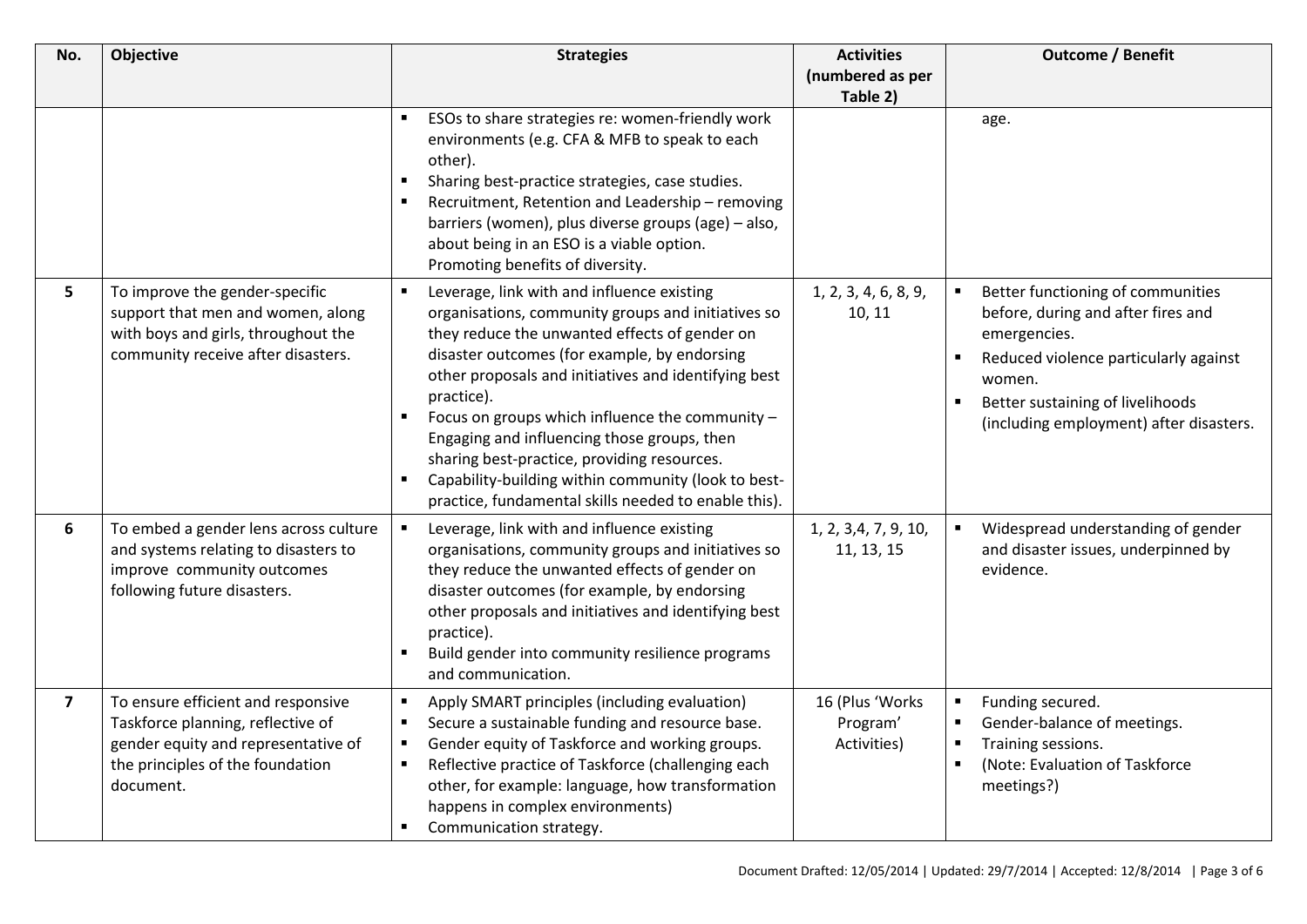| No. | <b>Objective</b> | <b>Strategies</b> | <b>Activities</b> | <b>Outcome / Benefit</b> |
|-----|------------------|-------------------|-------------------|--------------------------|
|     |                  |                   | (numbered as per  |                          |
|     |                  |                   | Table 2)          |                          |
|     |                  |                   |                   |                          |

## **TABLE 2: TASKFORCE ACTIVITIES / WORKPLAN**

| No.            | <b>Activity</b>                                                                                | <b>Tasks</b>                                          | <b>Resources/Assets</b> | <b>Responsibility</b> | <b>Timeframe</b>     |
|----------------|------------------------------------------------------------------------------------------------|-------------------------------------------------------|-------------------------|-----------------------|----------------------|
| $\mathbf{1}$   | Raising awareness of the prevalence, issues and impacts on                                     |                                                       |                         |                       | <b>High Priority</b> |
|                | ESOs of gender inequality at a Brigade/Station level. Develop                                  |                                                       |                         |                       |                      |
|                | some resources to assist facilitators to lead a session                                        |                                                       |                         |                       |                      |
|                | illustrating positive behaviours to promote inclusion for                                      |                                                       |                         |                       |                      |
|                | women and conscious and unconscious male behaviours that                                       |                                                       |                         |                       |                      |
|                | are harmful / destructive towards healthy working                                              |                                                       |                         |                       |                      |
|                | relationships with women.                                                                      |                                                       |                         |                       |                      |
| $\mathbf{2}$   | Identify the range and frequency of behaviours across                                          | $\blacksquare$                                        |                         |                       |                      |
|                | recruitment, retention and leadership to assess the current                                    |                                                       |                         |                       |                      |
|                | baseline of gender inequality within ESOs and identify                                         |                                                       |                         |                       |                      |
|                | constructive behaviours                                                                        |                                                       |                         |                       |                      |
| $\mathbf{3}$   | Identify opportunities to share strategies for gender equality                                 | $\blacksquare$                                        |                         |                       |                      |
|                | between ESOs                                                                                   |                                                       |                         |                       |                      |
| 4              | Audit and assess the current baseline of gender equality                                       | Implement Gender Audit in each ESO,                   |                         |                       | <b>High Priority</b> |
|                | issues within each ESO, including identifying existing                                         | using the WHIN/WHO audit tool.                        |                         |                       |                      |
|                | examples of local ESO and community cultures that support                                      | Undertake survey in each ESO regarding                |                         |                       |                      |
|                | either women well, men well or both.                                                           | the use of gendered language/metaphor-                |                         |                       |                      |
|                | Review past efforts to changing ESO and volunteer cultures in                                  | and its effects.                                      |                         |                       |                      |
|                | relation to gender, with a view to learning what worked and                                    | Assess adequacy of peer support models.               |                         |                       |                      |
|                | didn't work.                                                                                   | (Idea: Refer to Lakoff's work)                        |                         |                       |                      |
| 5.             | Identify andseek to champion positive behaviours highlighted                                   |                                                       |                         |                       |                      |
|                | by the audit across ESOs to provide some quick win                                             |                                                       |                         |                       |                      |
|                | opportunities that can be implemented effectively                                              |                                                       |                         |                       |                      |
| 6              | Provide support to the groups that the audit identified as                                     |                                                       |                         |                       |                      |
|                | supporting women well, men well or both, for the purpose of                                    |                                                       |                         |                       |                      |
|                | helping those cultures build on and share their practices more                                 |                                                       |                         |                       |                      |
|                | widely. The people involved are to be asked what they                                          |                                                       |                         |                       |                      |
| $\overline{7}$ | consider to constitute support.<br>Train key and influential ESO leaders & staff - on harmful, |                                                       |                         |                       |                      |
|                | destructive, conscious and unconscious masculine behaviours                                    | Implement Training in:<br>Gender Equity (in each ESO) |                         |                       |                      |
|                |                                                                                                | FV after Natural Disasters (in each ESO,              |                         |                       |                      |
|                | to self and others highlighting consequences such as family                                    |                                                       |                         |                       |                      |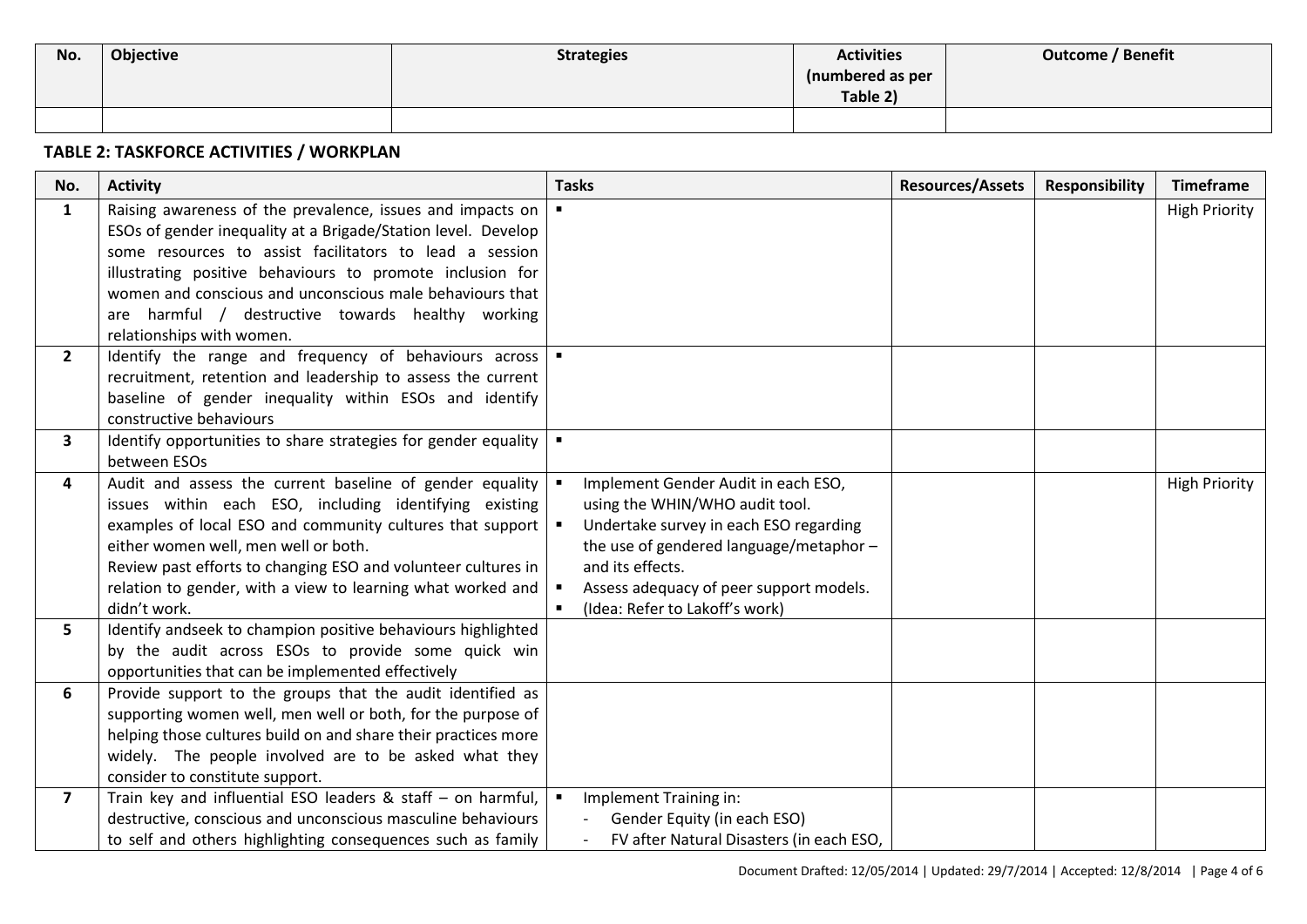| No. | <b>Activity</b>                                                                                                                 | <b>Tasks</b>                                                                     | <b>Resources/Assets</b> | <b>Responsibility</b> | <b>Timeframe</b> |
|-----|---------------------------------------------------------------------------------------------------------------------------------|----------------------------------------------------------------------------------|-------------------------|-----------------------|------------------|
|     | violence and organisationsal / localised cultures.                                                                              | Victorian Government, Case<br>Managers)<br>Identifying Family Violence (for GPs, |                         |                       |                  |
|     |                                                                                                                                 | allied health professionals, Vets,<br>agricultural industry).                    |                         |                       |                  |
|     |                                                                                                                                 | (Idea: Pull together diverse groups around                                       |                         |                       |                  |
|     |                                                                                                                                 | a theme, rather than a strict                                                    |                         |                       |                  |
|     |                                                                                                                                 | agenda/direction. Must be well-<br>facilitated.)                                 |                         |                       |                  |
| 8   | Review and change agency recruitment and performance                                                                            |                                                                                  |                         |                       |                  |
|     | processes so they better associate merit with desired gender-                                                                   |                                                                                  |                         |                       |                  |
| 9   | related behaviours.                                                                                                             |                                                                                  |                         |                       |                  |
|     | Facilitate conversations that support diverse participants to<br>learn from differences and broaden the understanding they      |                                                                                  |                         |                       |                  |
|     | have of gender-related issues and their personal choices and                                                                    |                                                                                  |                         |                       |                  |
|     | contributions to maintaining them.                                                                                              |                                                                                  |                         |                       |                  |
| 10  | Identify and implement ways of engaging women better in                                                                         |                                                                                  |                         |                       |                  |
|     | planning processes across the emergency management                                                                              |                                                                                  |                         |                       |                  |
|     | spectrum (which is characterised as planning, preparedness,                                                                     |                                                                                  |                         |                       |                  |
| 11  | response and recovery), with particular priority on recovery.<br>Change practices on data collection so that the data expressly | All ESOs/agencies collect sex-                                                   |                         |                       |                  |
|     | identifies sex-related and age-related information including                                                                    | disaggregated data                                                               |                         |                       |                  |
|     | women's participation in emergency service organisations,                                                                       |                                                                                  |                         |                       |                  |
|     | women in family violence after disaster, and the effect of                                                                      |                                                                                  |                         |                       |                  |
|     | particular disasters on women and men's health and well-                                                                        |                                                                                  |                         |                       |                  |
|     | being (such as the numbers, extent and proportions of men                                                                       |                                                                                  |                         |                       |                  |
|     | and women who have to take time off work or access<br>services).                                                                |                                                                                  |                         |                       |                  |
| 12  | Incorporate into relief and recovery arrangements the need                                                                      | Implement M.Tuckey tool (Gold standard)                                          |                         |                       |                  |
|     | to address male health and well-being issues.                                                                                   | in ESOs (or other options) for debriefing                                        |                         |                       |                  |
|     |                                                                                                                                 | staff.                                                                           |                         |                       |                  |
|     |                                                                                                                                 | Implement peer support models in ESOs                                            |                         |                       |                  |
|     |                                                                                                                                 | (for educating men).                                                             |                         |                       |                  |
| 13  | Identify and influence existing community development                                                                           |                                                                                  |                         |                       |                  |
|     | programs and men's health programs to address post disaster<br>understanding of how communities will be impacted.               |                                                                                  |                         |                       |                  |
| 14  | Analyse the gender-based work behaviours, structures and                                                                        |                                                                                  |                         |                       |                  |